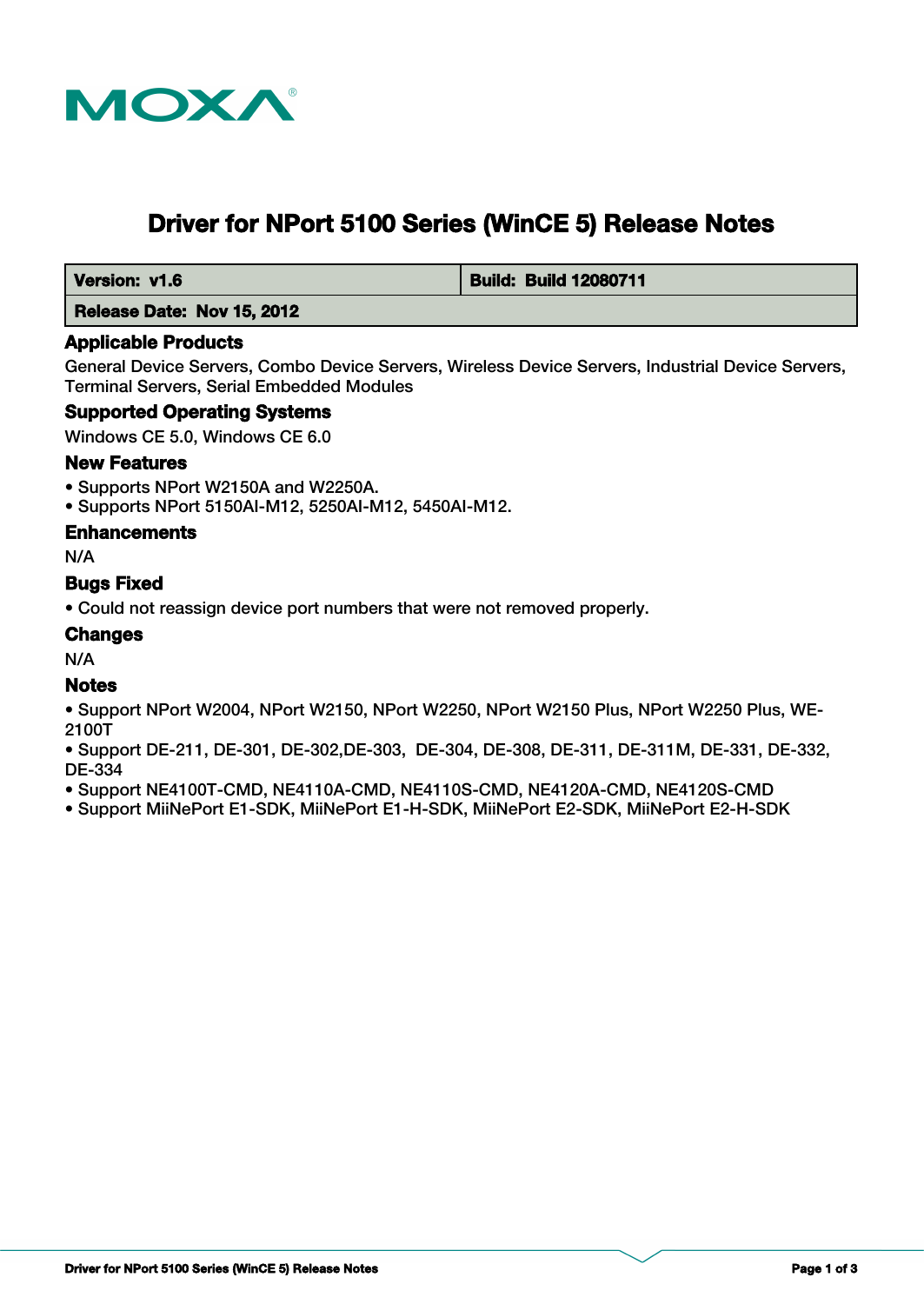

 **Release Date: N/A**

# **Applicable Products**

General Device Servers, Combo Device Servers, Wireless Device Servers, Industrial Device Servers, Terminal Servers, Serial Embedded Modules

#### **Supported Operating Systems**

Windows CE 5.0, Windows CE 6.0

#### **New Features**

- Supports MiiNePort E1/E1-H/E2/E2-H SDK.
- Supports MiiNePort W1.

#### **Enhancements**

N/A

#### **Bugs Fixed**

N/A

# **Changes**

N/A

## **Notes**

• Support NPort W2004, NPort W2150, NPort W2250, NPort W2150 Plus, NPort W2250 Plus, WE-2100T

• Support DE-211, DE-301, DE-302,DE-303, DE-304, DE-308, DE-311, DE-311M, DE-331, DE-332, DE-334

• Support NE4100T-CMD, NE4110A-CMD, NE4110S-CMD, NE4120A-CMD, NE4120S-CMD

• Support MiiNePort E1-SDK, MiiNePort E1-H-SDK, MiiNePort E2-SDK, MiiNePort E2-H-SDK